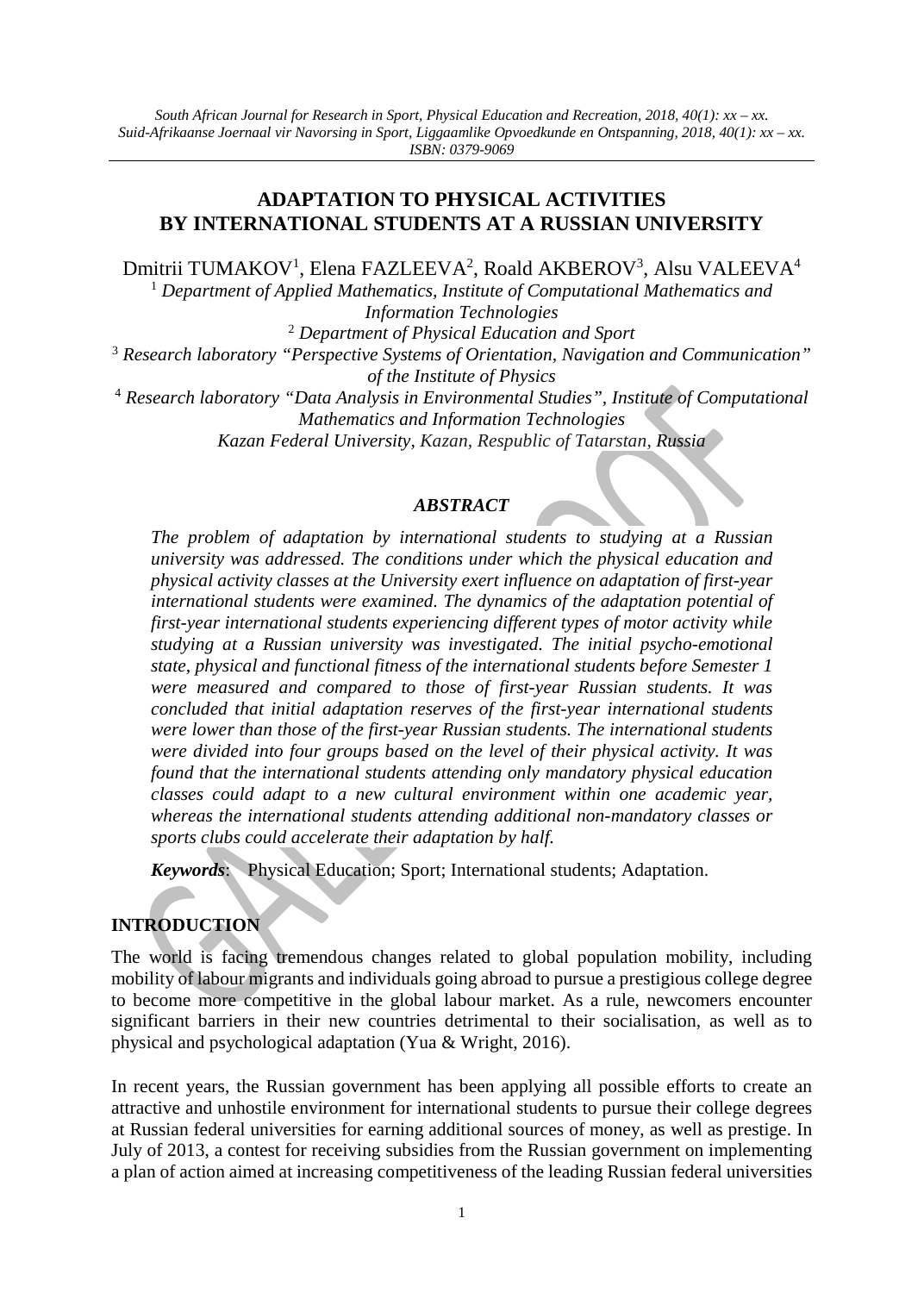versus universities located elsewhere in the world, was won by several Russian universities. The subsidised universities are to implement measures for luring international students to come to Russian universities from the leading foreign universities. Adaptation of international students to the Russian environment is becoming very important in this regard (Vadutova *et al*., 2010; Grebennikova, 2011; Podzolkov, 2012; Shevchenko & Soboleva, 2012; Shevelev *et al*., 2012; Anikina, 2014). International students arrive in Russia from both Commonwealth of Independent State (CIS) countries (former Soviet Union republics) and non-CIS countries. Among non-CIS countries are Asian countries, mostly China (Podzolkov, 2012), as well as African countries (Anikina, 2014). A much smaller group of non-CIS students arrive to Russia from Europe, South America or Central America.

In the open peer-reviewed literature, the problem of adaptation of international students to studying at Russian universities is still under-represented. It is generally agreed that international students at Russian universities encounter adaptation problems of the three types: academic problems (educational process related problems), individual problems (personality characteristics related problems) and sociocultural problems (new social environment related problems) (Kudryashov, 2012). Adaptation to the complex stress factor related to the necessity of accommodation in a new social, socio-psychological and climatic environment, supplemented by language barriers and a need to adapt to studying at a university itself (requiring changes in habits compared to habits adopted during high school years) is another important issue (Furnham & Bochner, 1986). Hence, several kinds of adaptation emerging simultaneously at the initial stage of studying at Russian universities come as great obstacles for both cognitive and communicatory activities of international students. Determination of factors promoting efficiency increase and adaptation process acceleration represents an integral part of the solution to the adaptation problem.

There still is an additional reserve for adaptation process acceleration, which lies in the field of physical activity (Fazleeva *et al*., 2016). Physical activity is a powerful tool of recovery from mental and physical health problems, which, as is already known today, is helpful in coping with problems of adaptation to new living conditions and educational activities (Allen *et al*., 2010; Grutsyak & Grutsyak, 2010; Vasenkov & Fazleeva, 2013; Noraseela *et al*., 2016;). Physical activity indirectly influences adaptation performance via stress reduction, lowering anxiety and depression, and boosting self-esteem (Freitas *et al*., 2014; Kim & McKenzie, 2014). Regular physical exercise also reduce a risk of the appearance and progression of various illnesses (ACSM, 2014).

Most studies in the literature on physical activity of international students are concerned with US universities. According to recent studies, only a small fraction of international students in the USA involves regular physical activities (Yan & Cardinal, 2013). The studies have shown that physical activity strongly depends on the student's country of origin. The least physically active groups of international students at a US university are from Asian or African countries. Caucasian students are the most physically active. Participation in physical activity also depends on gender. For example, Asian male students are much more physically active than Asian female students (Yoh *et al*., 2008; Taymoori *et al*., 2010).

The problem of involvement of international students in physical activities at Russian universities is not as essential as that in the US universities, as physical education classes are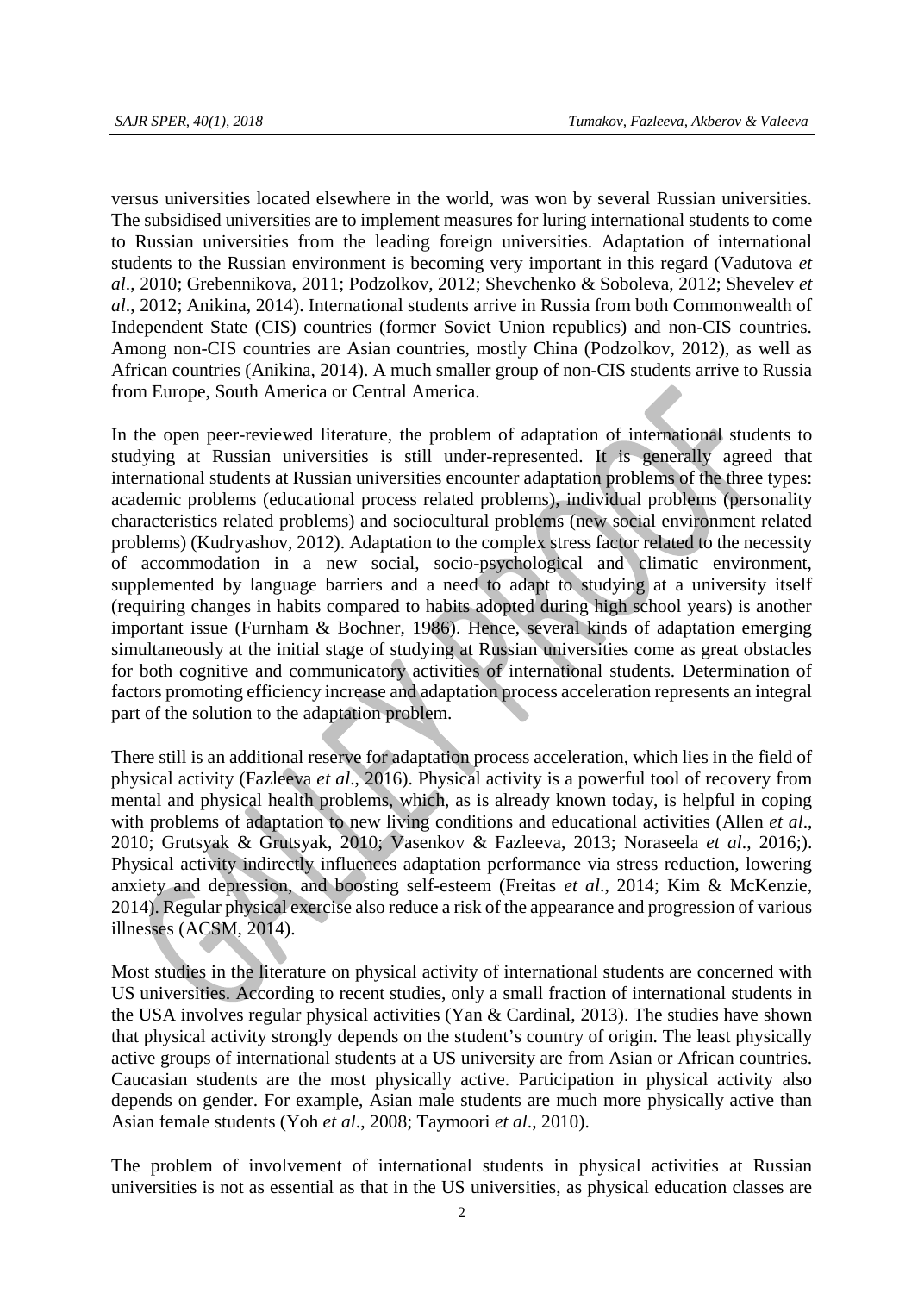mandatory for all undergraduate students in Russia. The physical education classes are held twice a week (every class lasts two academic hours) during the first, second and third years of studying at the university, totalling 400 academic hours.

The number of international students at the university investigated increases constantly. In the 2014/2015 academic year, the number was only 2,106. In the 2015/2016 academic year, the number of international students that arrived from 91 countries, increased by nearly 50% and reached 3,200. In the 2016/2017 academic year, the number has grown to over 4,000. International students at the investigated university predominantly study economics, fundamental medicine and biology, international relations and oriental studies, philology, geology and oil-gas sciences. Less popular fields of study are law, social and psychological education, psychology and pedagogics. Chemistry, physics and mathematics are in much smaller demand.

In this investigation, a qualitative assessment of the dynamics of adaptation potential of the selected international students was used at three temporal (control) points: (1) prior to beginning of studying; (2) at the end of Semester 1; (3) at the end of Semester 2. Positive influence of physical activity on adaptation to a new environment at the investigated university was investigated.

### **PURPOSE OF RESEARCH**

The purpose of this investigation was to establish a connection between adaptation of first-year international students to studying at the university and their level of physical activity. The generated data and recommendations could become a valuable contribution to legislators and policy makers toward better planning of physical education classes at universities in Russia, as well as throughout the world.

## **METHODOLOGY**

At the beginning of Semester 1, the anxiety level of students was measured using the Spielberger method (Spielberger *et al*., 1983). The method allows determining conditions and factors, under which the anxiety state appears, as well as the degree of maladaptation in the case of occurrence of psycho-traumatic situations. The method is well-known and used throughout the world for measuring anxiety state for purpose of determining a need for psychological support.

The level of psychological adaptation of students was measured using the health, activity and mood (HAM) express-method. The method is based on using a questionnaire containing 30 pairs of bipolar scales, which are grouped into three categories (indicators): health, activity and mood. The examinee identifies the degree of manifestation of each of these three indicators. The mean mark of the scale is 4.0. A value of an indicator (health, activity or mood) exceeding 4.0 corresponds to a favourable state of a person and a value smaller than 4.0 corresponds to an unfavourable state. Normal state values lie in the range of 5.0–5.5. The negative pole's extreme value is equal to 1.0, whereas the positive pole's extreme value equals 7.0. It is noteworthy that, in analysing a functional state, not only the values of the three separate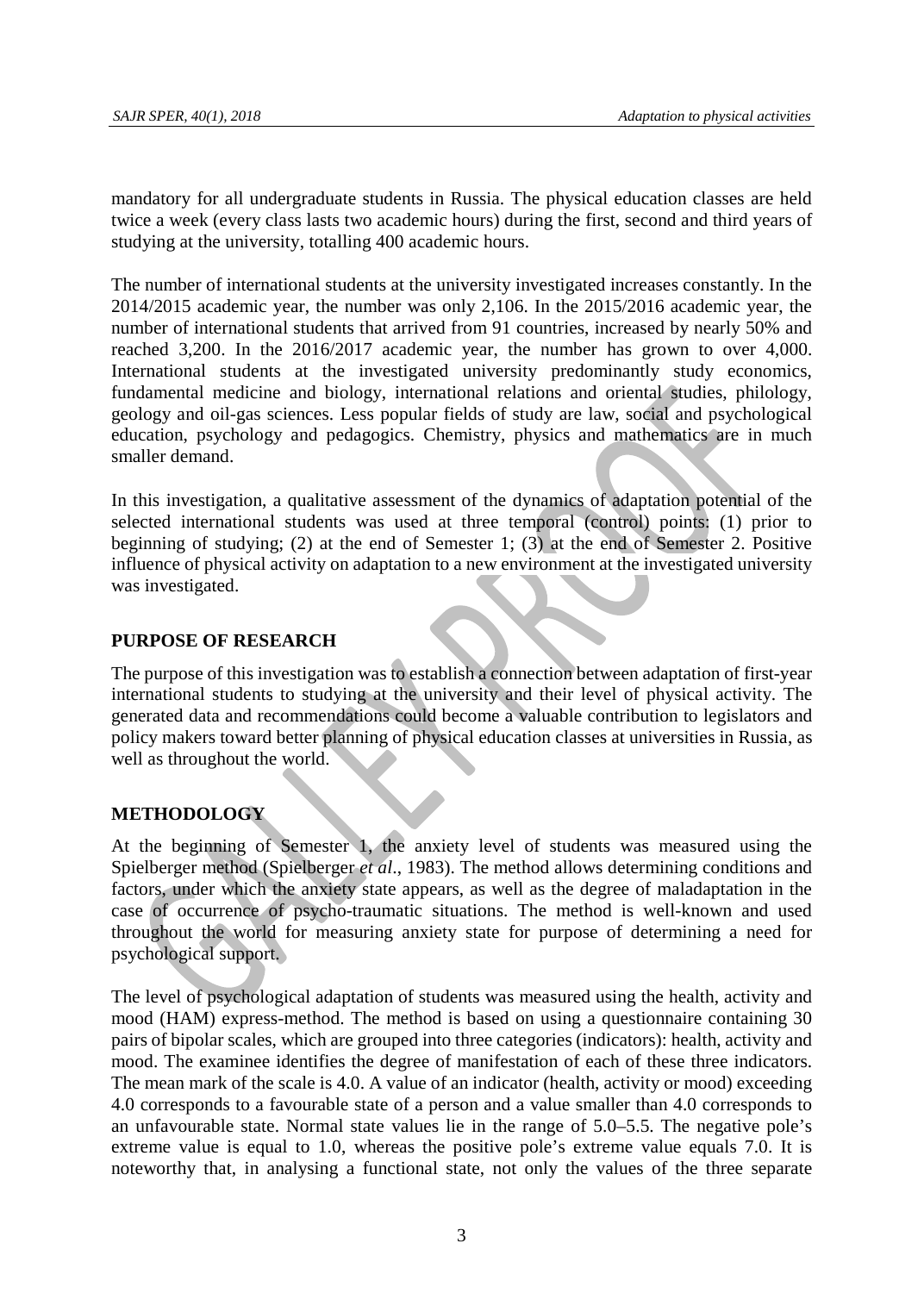indicators must be taken into account, but ratios of the three values are also important. A detailed description of the questionnaire, as well as of the HAM method as a whole, is available in a textbook (Il'in, 2005).

The qualitative and quantitative assessment method (Solov'ev, 2005) for investigating adaptation ability and its dynamics was used in the present study. The concept of adaptation level was introduced, which is an indirect characteristic of adaptation ability. The following four terms apply here: "satisfactory adaptation", "tension of adaptation", "unsatisfactory adaptation" and "adaptation failure" (Solov'ev, 2005). The terms "satisfactory adaptation" and "unsatisfactory adaptation" speak for themselves. The term "tension of adaptation" was introduced by Solov'ev (2005) and can be interpreted as inadequate tension of functional systems of an individual in response to exogenous stimuli (stress, environmental factors, etc.). The term "adaptation failure", according to Solov'ev (2005), implies a sharp decrease of functional capabilities of an individual caused by a failure of mechanisms of compensation from destructive influence of exogenous stimuli (the individual is incapable of compensating for the stressing destructive action of the exogenous stimuli).

Adaptation level was determined through adaptation potential (AP), which, in turn, was calculated by applying the following expression (Solov'ev, 2005:4):

AP (in points)=0.011∙(HBR)+0.014∙(SAP)+0.008∙(DAP)+0.014∙(age in years)+0.009∙(body weight in kg)–0.009∙(body length in cm)–0.27,

where HBR is heartbeat rate (per minute), SAP is systolic arterial pressure (mm Hg) and DAP is diastolic arterial pressure (mm Hg). Normative values of adaptation potential were adopted from Solov'ev (2005): I. Satisfactory adaptation - not more than 2.10; II. Tension of adaptation - from 2.11 to 3.20; III. Unsatisfactory adaptation is from 3.21 to 4.30; IV. Adaptation failure - over 4.30.

At the beginning of Semester 1, initial levels of functional and physical condition of international students, which reflect the level of adaptation abilities of an individual, had to be estimated. Functional conditions were determined using standard tests: Ruffier's test, orthostatic and clinostatic tests.

### **Participants**

Before Semester 1, 152 students were selected and were made up of 97 Russian students and 55 international students. Analysing the Russian students before Semester 1 was necessary for comparing their initial conditions versus the initial conditions of the international students by the HAM method. No further monitoring of the Russian students was conducted.

Hereafter, the selected 55 international students will be referred to as the Control Group. The countries of origin of the participating international students in the Control Group were as follows: China – 32.7%; Uzbekistan – 25.4%; Kyrgyzstan – 11%; Turkmenistan – 11%; Iran – 9.1%; Turkey – 5.4%; other – 5.4%. All students (Russian and international students) majored in non-science fields, such as liberal arts and humanities, and studied at three institutes (schools) of the investigated university, namely the Institute of Psychology, Institute of International Relations and the Institute of Philology and Cross-cultural Communication.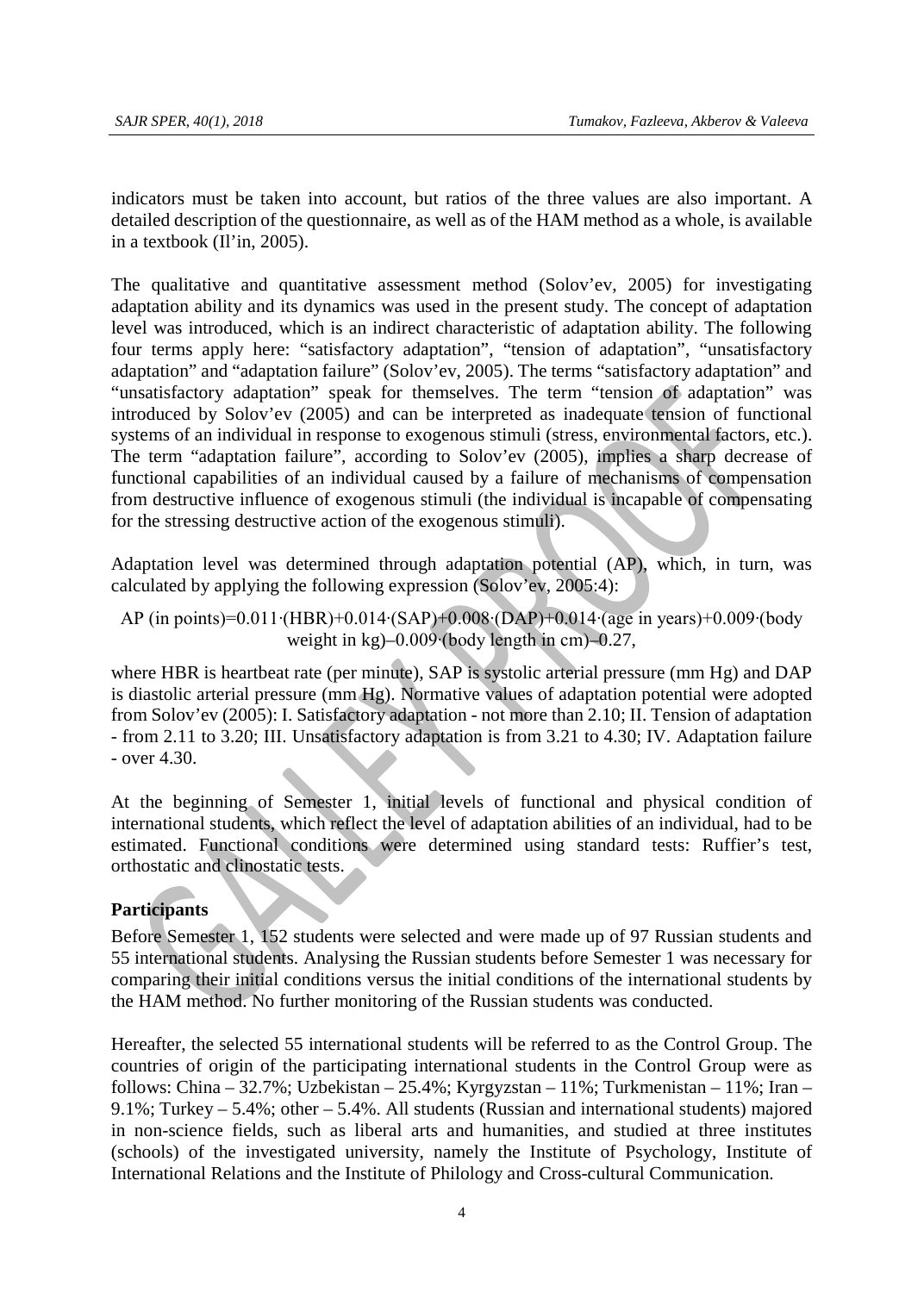#### **RESULTS AND DISCUSSION**

Regardless of the major subject or country of origin, a person can exhibit a certain anxiety level both prior to starting their studies at the investigated university and during the educational process. At first, the anxiety level before Semester 1 was determined. In this case, the Spielberger method was used to measure the anxiety level of the 152 students, of which 97 students were Russian students and 55 students were international students (Control Group). The following results were obtained for the Control Group: 68% of the international students exhibited high anxiety levels; 24% moderate anxiety levels; and 8% low anxiety levels.

The level of psychological adaptation was measured using the HAM method. It was revealed that before Semester 1, the health level of the international students had been much lower (average point was 3.97) compared to that of the Russian students (average point was 5.80). The average point of the international students for criteria "mood" and "activity" was also low at 4.10 and 3.98, respectively. As a comparison, the average point of Russian students for the criteria "mood" and "activity" was 5.5 and 5.8, respectively.

In addition, functional conditions (Ruffier's test, clinostatic and orthostatic tests) and physical conditions (long jumps, push-ups, and shuttle runs) was measured. The results indicated that the levels of 76% of the international students were low. Such indicators, in total, the level of adaptation of this contingent of students was characterised as unsatisfactory.

The ability to adapt is one of the fundamental properties of an individual, which represents a repository of its functional reserves and acts as a power source needed for preserving continuous interaction of an individual to changing environmental conditions. For several motor modes, the influence of physical activities on the adaptation of international students to studying at the university were investigated.

The typical schedule of physical education classes at all Russian universities is as follows. Duration of a class is 1.5 hours (two academic hours). The first 5-minute interval is gathering and lining up, then the next 20–25 minutes are used for warming up followed by the main activity of the day lasting 50–55 minutes, and the last 5–10 minutes is devoted to relaxation. As a rule, warming up is performed simultaneously by a large group of students (100–300 persons), pursuing a college degree in the same or very similar major, via various combined developing and running exercises. Then, in the main activity, students regroup into predefined smaller groups containing 25–30 people. Each group goes to a separate room for participation in different sports (track and field, volleyball, basketball, aerobics, swimming, soccer and tennis). The type of sport is selected by every student individually prior to starting their studies at the university. In the relaxation section, the student returns to a relatively quiet state through using slow running, walking and relaxation exercises.

As stated earlier, testing was conducted at three temporal points: prior to beginning of studying, at the end of Semester 1 (the 4th month of studying) and at the end of Semester 2 (the 9th month of studying). The testing showed that prior to beginning of studying, the majority of the international students of the Control Group had a condition of either tension of adaptation (26 students) or unsatisfactory adaptation (17 students) (Table 1).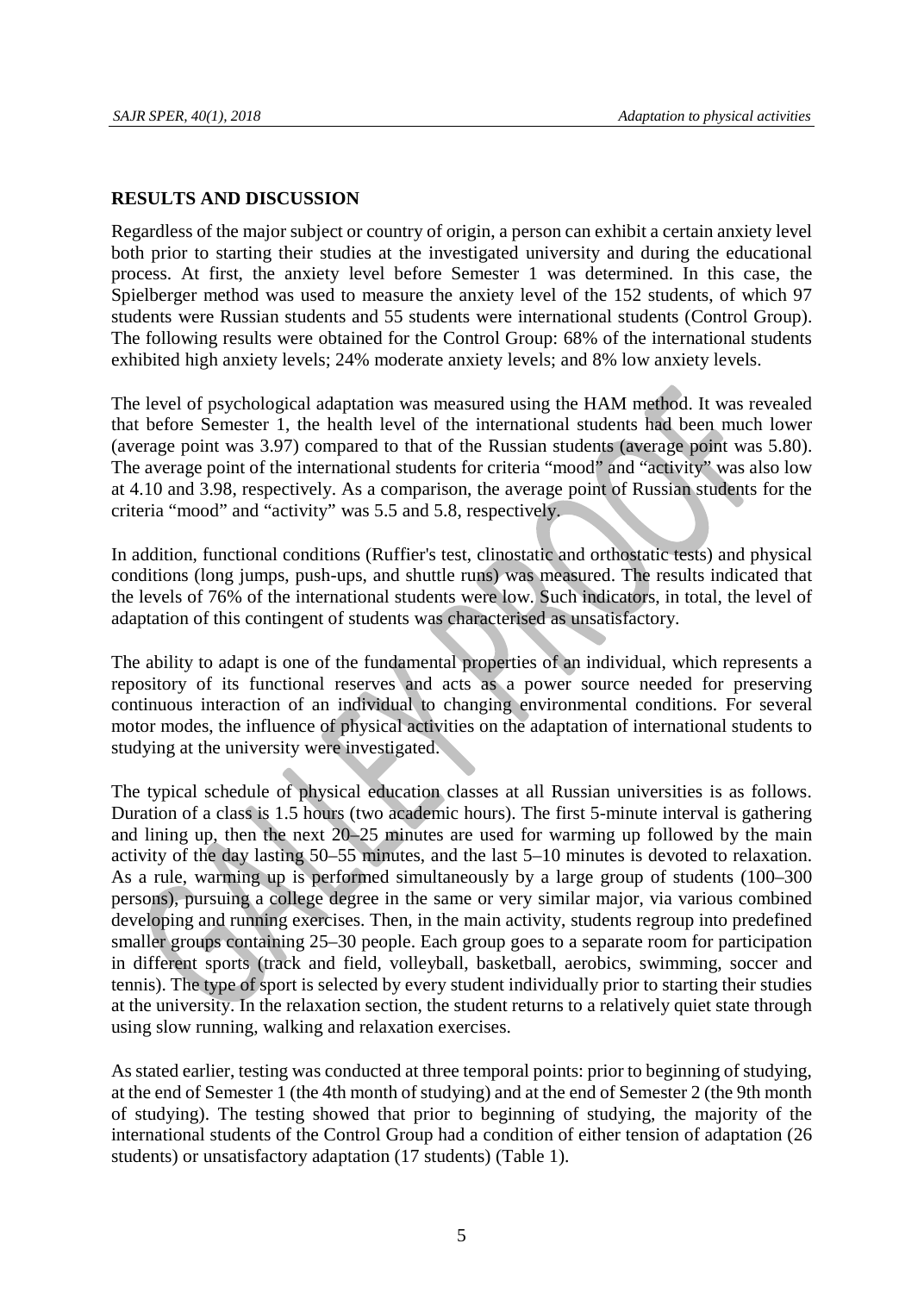After the beginning of Semester 1, the students experienced different amounts of physical loading and were divided into the following four groups:

- A. Students involved in physical activities only during mandatory physical education classes.
- B. Students involved in physical activities during mandatory physical education classes as well as during attending various sports clubs or individual classes.
- C. Students involved in physical activities during mandatory physical education classes as well as during attending various sports clubs or individual classes including participation in various sports competitions.
- D. Students exempted from mandatory physical education classes for health reasons.

The Group D students were students who were exempt from physical education classes for health reasons. Hence, the students experienced no physical activity at all. During Semester 1, there were five students in Group D. The testing showed that none of the five students demonstrated satisfactory adaptation to studying at the university. Three students exhibited unsatisfactory adaptation and one exhibited adaptation failure. In Semester 2, the number of students exempt from physical education classes increased to six and only two of the six students adapted and one student continued exhibiting adaptation failure.

The Group A students constituted the largest group in the study (26 people at the beginning of Semester 1 and 23 people at the beginning of Semester 2). These students attended only mandatory physical education classes. At the end of Semester 1, 38% of the students (10 people) exhibited satisfactory adaptation and 58% (15 people) tension of adaptation. At the end of Semester 2, the numbers increased to 78% (18 people) and 22% (5 people), respectively. These results indicated that most students attending physical education classes could successfully adapt.

The Group B students were those who attended both mandatory and non-mandatory individual classes and various sports clubs, on average 1–2 hours per week. By the end of Semester 1, 53% and 47% of the students demonstrated satisfactory adaptation and tension of adaptation, respectively. By the end of Semester 2, the numbers changed to 87.5% and 12.5%, respectively.

The Group C students were students who, in addition to attending mandatory and nonmandatory physical education classes, also participated in sports competitions. At the end of Semester 1, 78% and 22% of the students demonstrated satisfactory adaptation and tension of adaptation, respectively. By the end of Semester 2, the numbers changed to 80% and 10%, respectively. One student, who had attended only mandatory physical education classes in Semester 1, began attending non-mandatory individual classes and participating in sports competitions during Semester 2 (the person moved from Group A to Group C), however, the adaptation potential value of the student did not change.

Based on analysis of the presented data, a conclusion could be drawn that involvement of international students in various active physical activities during both educational process and extracurricular time could be responsible for positive dynamics of the adaptation potential of international students and, therefore, led to improved adaptation.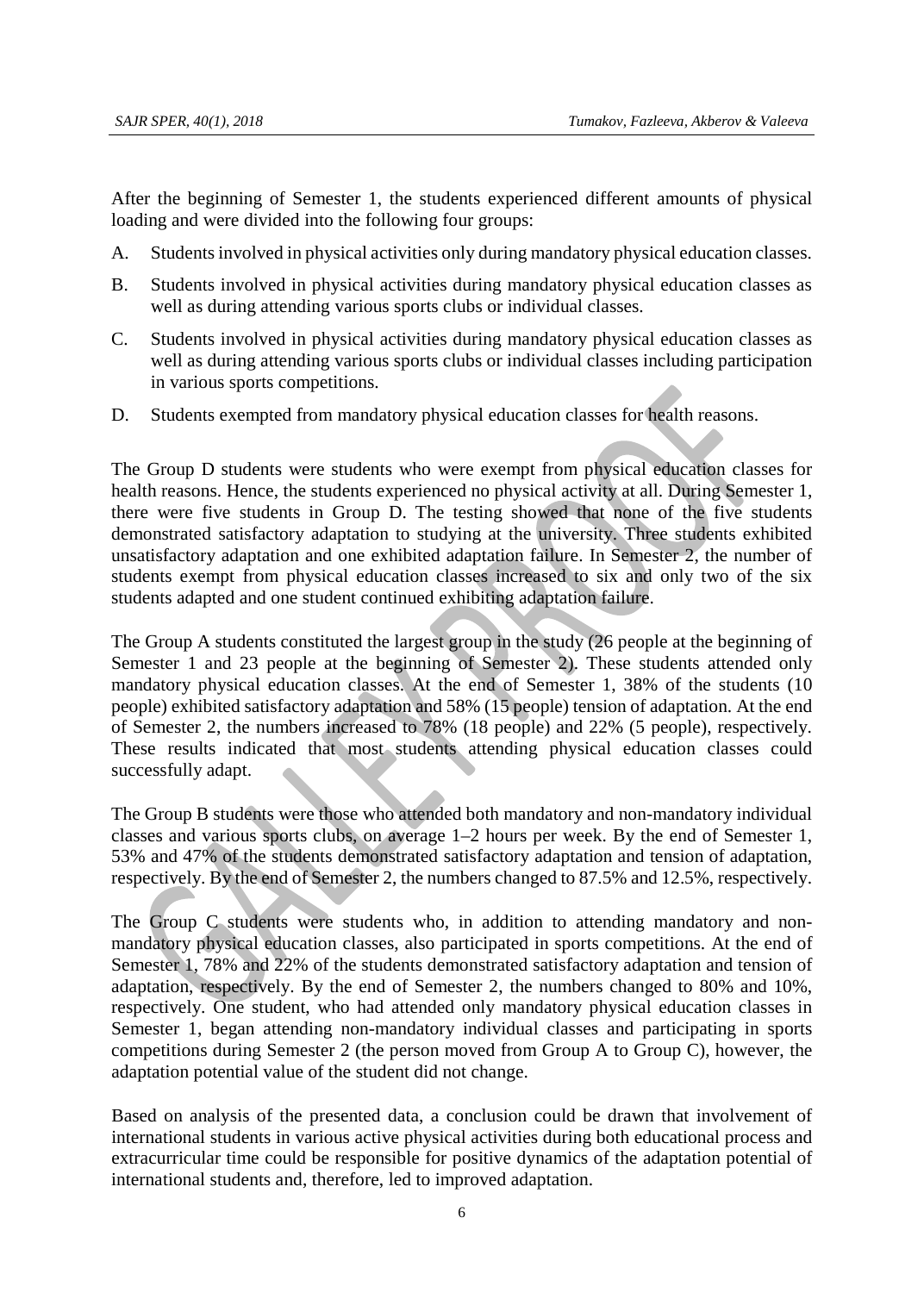|                 | Motor act.        | Adaptation potential value (no. of students) |           |           |          |
|-----------------|-------------------|----------------------------------------------|-----------|-----------|----------|
| <b>Semester</b> | (no. of students) |                                              | Н         | Ш         | IV       |
| $\Omega$        | (55)              | 2.066(6)                                     | 2.967(26) | 3.963(17) | 4.382(6) |
| (prior to       |                   |                                              |           |           |          |
| studying)       |                   |                                              |           |           |          |
|                 | A(26)             | 1.989(10)                                    | 2.875(15) | 3.326(1)  |          |
| (end of         | B(15)             | 2.010(8)                                     | 2.683(7)  |           |          |
| Sem. $1)$       | C(9)              | 2.000(7)                                     | 2.380(2)  |           |          |
|                 | D(5)              |                                              | 2.670(1)  | 3.354(3)  | 4.324(1) |
| 2               | A(23)             | 1.988(18)                                    | 2.588(5)  |           |          |
| (end of         | B(16)             | 2.000(14)                                    | 2.420(2)  |           |          |
| Sem. 2)         | C(10)             | 2.015(8)                                     | 2.869(1)  | 3.222(1)  |          |
|                 | D(6)              | 2.098(2)                                     | 2.987(2)  | 3.219(1)  | 4.310(1) |

#### *Table 1.* **DYNAMICS OF ADAPTATION POTENTIAL EXHIBITING DIFFERENT TYPES OF MOTOR ACTIVITIES**

A= Physical activities only during mandatory physical education classes:

B= Physical activities during mandatory physical education classes as well as during attending various sports clubs or individual classes;

С= Physical activities during mandatory physical education classes as well as during attending various sports clubs or individual classes including participation in various sports competitions;

D= Exemption from mandatory physical education classes for health reasons.

I=Satisfactory adaptation (not more than 2.10) II=Tension of adaptation (2.11–3.20)

III=Unsatisfactory adaptation (3.21–4.30); IV=Adaptation failure (more than 4.30

Based on results presented in Table 1, six students (Group D students) out of the original 55 students were physically inactive and, therefore, were excluded at the next stage of the investigation. Thus, the HAM method was applied to the remaining 49 students from groups A, B and C. The investigation results for all three averaged characteristics showed a clear positive trend. After months 1, 4 and 9, the values for health were 3.97, 4.92 and 5.62; for activity were 4.10, 4.78 and 5.87; for mood were 3.98, 5.00 and 5.98, respectively.

During investigation, it was observed that some students changed their levels of motor activity within the year. For objective assessment of the influence of physical activities, these students were excluded from further consideration. In addition, the students having no physical activity were also removed. As a result, the investigated group was reduced to 47 international students demonstrating physical activity, at least, at a minimum amount (students from the A, B and C groups).

The results obtained at the end of Semester 1 indicated that there were no students exhibiting unsatisfactory adaptation. The percentage of students exhibiting tension of adaptation was 61% for Group A students and 22% for Group C students. At the same time, the percentage of students exhibiting satisfactory adaptation was 39% for Group A students and 78% for Group C students (Figure 1a). This indicated that there was a link between physical activity and adaptation. Increase in the amount of physical activity could improve adaptation.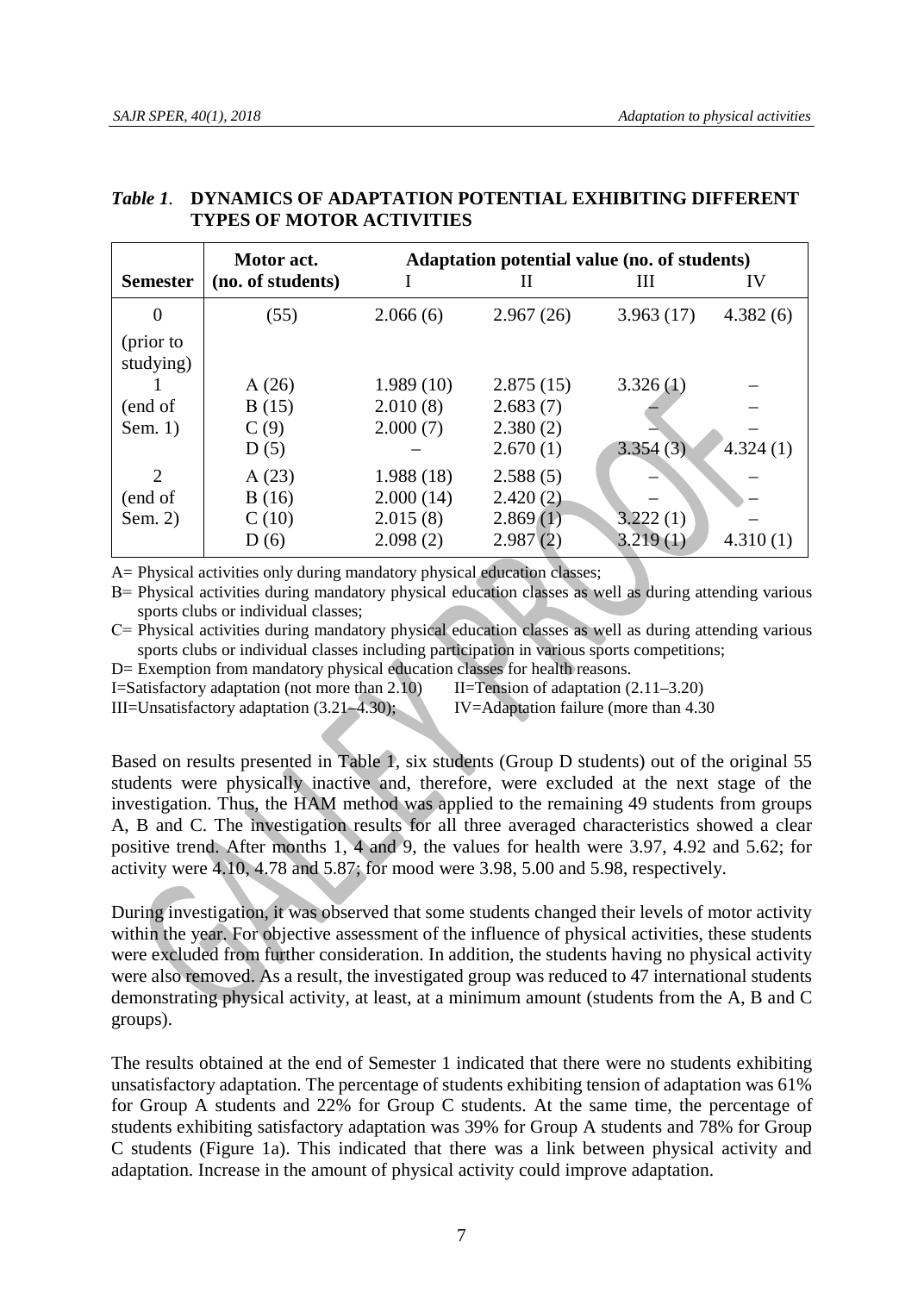



## *Figure 1***. PERCENTAGE OF STUDENTS FROM A, B AND C GROUPS WITH SATISFACTORY ADAPTATION AND TENSION OF ADAPTATION**

At the end of Semester 2, the fractions of international students from the A, B and C groups exhibiting satisfactory adaptation becoming nearly identical (Figure 1b). Satisfactory adaptation was exhibited by 78% of the Group A students, 87% of the Group B students and 89% of the Group C students, and tension of adaptation was exhibited by 22% of the Group A students, 13% of the Group B students and 11% of the Group C students. This was an additional proof that increase in physical activity could lead to the adaptation process acceleration.

The above important statements were confirmed by the observation that more than 78% of Group C students already became adapted by the end of Semester 1, whereas the percentage of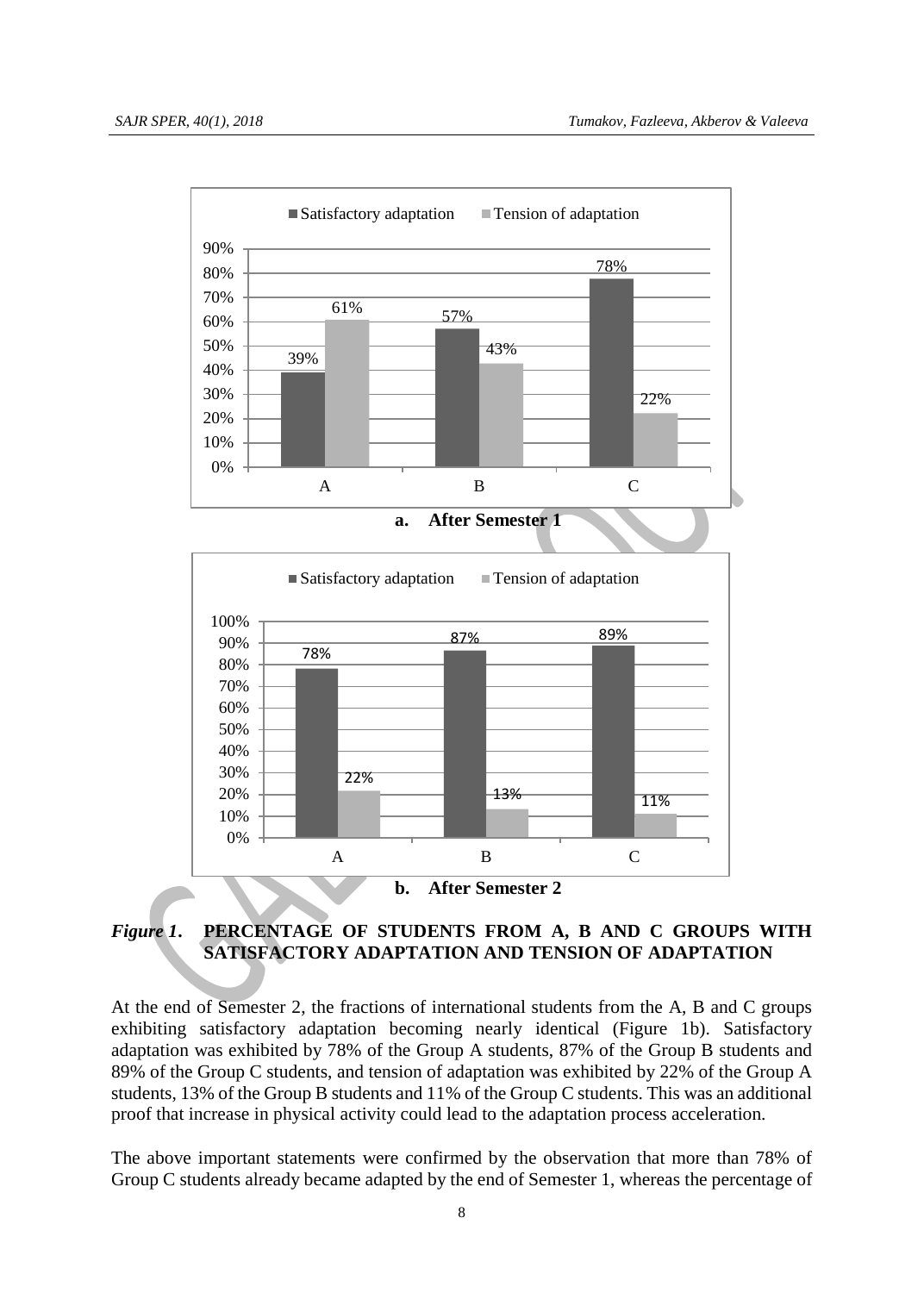adapted Group C students by the end of Semester 1 only slightly exceeded 39%. Another important observation was that as the physical activity period got longer (one academic year), distinctions between the groups having various physical activity levels became less discernible.

#### **CONCLUSION**

The study showed that physical activity could serve as an additional reserve for the process of adaptation of international students to studying at Russian universities. The initial psychoemotional state, physical and functional fitness of first-year international students at the investigated university was found to be lower than those of first-year Russian students that suggests a lower initial level of reactivity of an international student to physical loads and, as a result, a lower level of adaptation reserves.

Regular physical education classes with the optimum mode of the motor activity improve the psycho-emotional and functional state of international students and form an adequate response to multidimensional influences from the environment. Therefore, physical exercises lead to the acceleration of the adaptation processes. The study revealed that most of the university's international students from the investigated Control Group, who attended mandatory physical education classes, could get adapted within one academic year. Attending additional nonmandatory classes or sports clubs can lead to acceleration of the adaptation process by half.

#### **Acknowledgements**

The work was conducted in accordance with the Russian Government Programme of Competitive Growth of Kazan Federal University.

#### **REFERENCES**

- ACSM (American College of Sports Medicine) (2014). *ACSM's guidelines for exercise testing and prescription* (9<sup>th</sup> ed.). Philadelphia, PA: Lippincott Williams & Wilkins.
- ALLEN, J.T.; DRANE, D.D.; BYON, K.K. & MOHN, R.S. (2010). Sport as a vehicle for socialization and maintenance of cultural identity: International students attending American universities. *Sport Management Review,* 13(4): 421-434.
- ANIKINA, E.V. (2014). Studying of complex influence of the subjective and objective factors of the environment influencing adaptation processes of the African students at different grade levels. [In Russian] *The World of Science, Culture and Education*, 49(6): 538-540.
- FAZLEEVA, E.V.; SHALAVINA, A.S.; PASMUROV, G.I. & RAHIMOV, M.I. (2016). Physical training at university as a means of adaptation of foreign students to the study in different cultural environment. [In Russian] *Social Sciences,* 11(4): 500-501.
- FREITAS, A.R.; CARNESECA, E.C.; PAIVA, C.E. & PAIVA, B.S. (2014). Impact of a physical activity program on the anxiety, depression, occupational stress and burnout syndrome of nursing professionals. *Revista Latino-Americana de Enfermagem* (trans: *Latin American Journal of Nursing*), 22(2): 332-336.
- FURNHAM, A. & BOCHNER, S. (1986). *Culture shock: Psychological reactions to unfamiliar environments*. London, UK: Methuen Publishing House.
- GREBENNIKOVA, I.A. (2011). The process of adaption of foreign students: mechanism and key factors. [In Russian] *Humanities Research in the Russian Far East,* 4(3): 98-100.